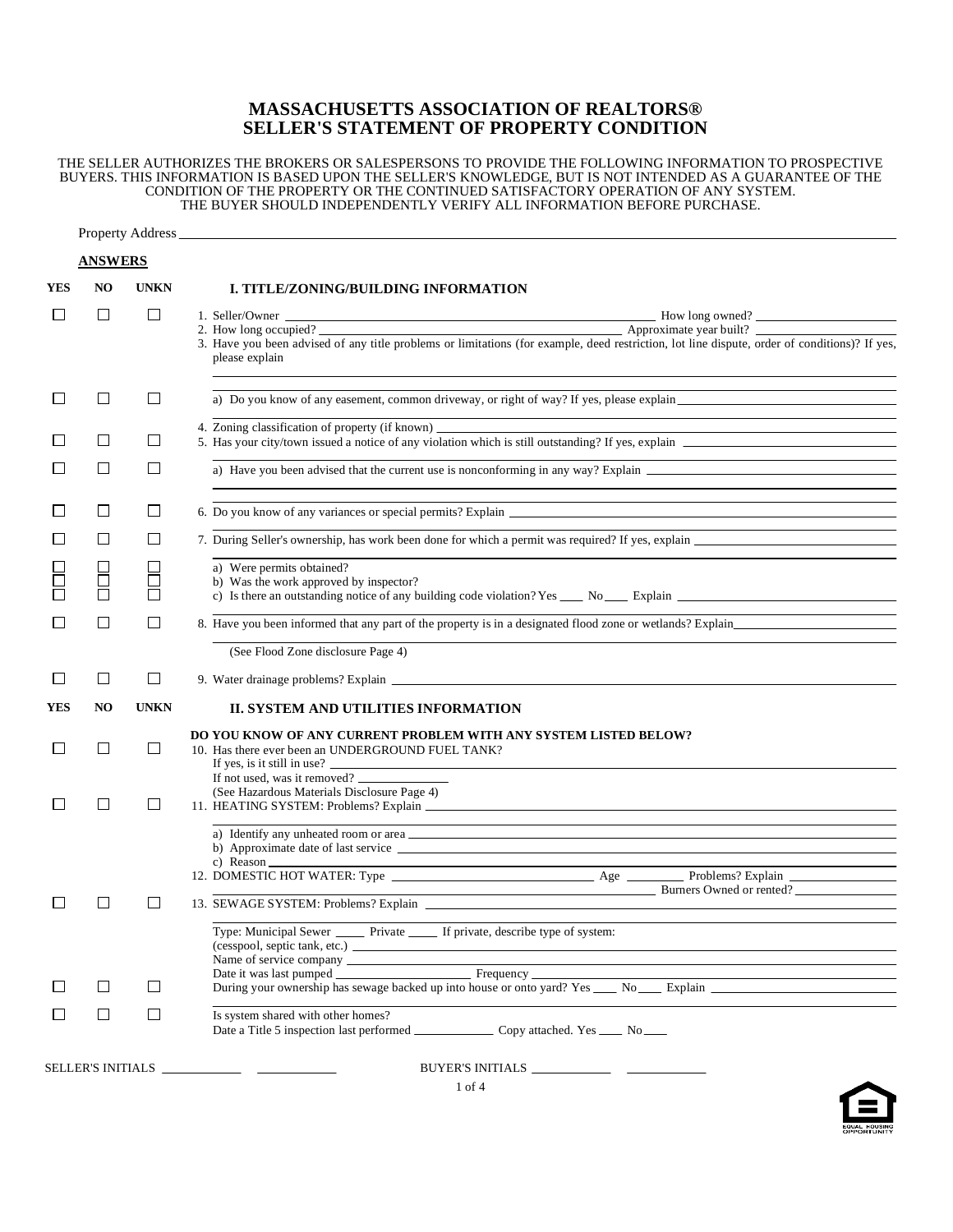|            | <b>ANSWERS</b> |                          |                                                                                                                                                                                                                                                                                                                                |  |  |  |  |  |
|------------|----------------|--------------------------|--------------------------------------------------------------------------------------------------------------------------------------------------------------------------------------------------------------------------------------------------------------------------------------------------------------------------------|--|--|--|--|--|
|            | $\perp$        | $\Box$                   | 14. PLUMBING SYSTEM: Problems/Leaks/Freezing? Explain ___________________________                                                                                                                                                                                                                                              |  |  |  |  |  |
|            |                |                          | <u> 1989 - Johann Stoff, deutscher Stoff, der Stoff, der Stoff, der Stoff, der Stoff, der Stoff, der Stoff, der S</u>                                                                                                                                                                                                          |  |  |  |  |  |
|            | H              | H                        | d) Water quantity problems? Explain<br>f) Age of pump $\frac{1}{\sqrt{1-\frac{1}{2}}}\left\vert \frac{1}{\sqrt{1-\frac{1}{2}}}\right\vert$                                                                                                                                                                                     |  |  |  |  |  |
|            | H              | $\Box$                   | g) Is there a filtration system? Age/Type of filtration system $\frac{1}{2}$<br><u> 1989 - Johann Stoff, amerikansk politiker (d. 1989)</u>                                                                                                                                                                                    |  |  |  |  |  |
|            | $\Box$         | ப                        | 17. APPLIANCES: List appliances that are included _______________________________<br>If yes, explain $\frac{1}{\sqrt{1-\frac{1}{2}}\left(1-\frac{1}{2}\right)}$                                                                                                                                                                |  |  |  |  |  |
|            | 비<br>H         | $\overline{\phantom{a}}$ | 18. SECURITY SYSTEM: None _______ Type ______ Age _____ Company _________________<br>Problems? Explain<br><u> 1989 - Andrea Stadt Britain, amerikansk politik (* 1958)</u>                                                                                                                                                     |  |  |  |  |  |
|            |                | $\Box$                   | 19. AIR CONDITIONING: Central ______ Window _____ Other _____ None _____                                                                                                                                                                                                                                                       |  |  |  |  |  |
| <b>YES</b> | NO.            | <b>UNKN</b>              | <b>III. BUILDING/STRUCTURAL IMPROVEMENTS INFORMATION</b><br>20. FOUNDATION/SLAB:                                                                                                                                                                                                                                               |  |  |  |  |  |
|            | $\Box$         | $\Box$<br>$\Box$         | Problems? Explain<br>21. BASEMENT: Water _________ Seepage ________ Dampness _______                                                                                                                                                                                                                                           |  |  |  |  |  |
|            | П              | $\Box$                   |                                                                                                                                                                                                                                                                                                                                |  |  |  |  |  |
|            | П              | $\Box$                   | 22. ROOF:                                                                                                                                                                                                                                                                                                                      |  |  |  |  |  |
|            | $\Box$         | $\Box$                   | Location of leaks/repairs experience and the contract of the contract of the contract of leaks/repairs experience of the contract of the contract of the contract of the contract of the contract of the contract of the contr                                                                                                 |  |  |  |  |  |
|            | $\Box$         | $\Box$                   | If not, explain $\overline{\phantom{a}}$<br><u> 1989 - Johann Stoff, fransk politik (f. 1989)</u><br>24. History of smoke/fire damage to structure, if any? Explain                                                                                                                                                            |  |  |  |  |  |
|            |                |                          |                                                                                                                                                                                                                                                                                                                                |  |  |  |  |  |
|            | $\Box$         | $\Box$                   | 25. FLOORS: Type of floors under carpet/linoleum?                                                                                                                                                                                                                                                                              |  |  |  |  |  |
|            | F              | $\Box$<br>$\Box$         | 26. WALLS:<br>b) EXTERIOR Walls: Problems? Explain<br>27. WINDOWS/SLIDING DOORS/DOORS:                                                                                                                                                                                                                                         |  |  |  |  |  |
|            | $\Box$<br>□    | $\Box$<br>$\Box$         | 29. ASBESTOS: Do you know whether asbestos is present in exterior shingles, pipecovering or boiler insulation?                                                                                                                                                                                                                 |  |  |  |  |  |
|            |                |                          | Has a fiber count been performed?<br>(See Asbestos disclosure Page 4)                                                                                                                                                                                                                                                          |  |  |  |  |  |
|            | $\Box$         | □                        | 30. LEAD PAINT: Is lead paint present?                                                                                                                                                                                                                                                                                         |  |  |  |  |  |
| ப          | $\Box$         | □                        | If yes, describe abatement plan/interim controls, if any example about the state of the state of the state of the state of the state of the state of the state of the state of the state of the state of the state of the stat<br>Has paint been encapsulated? If yes, when and by whom?<br>(See Lead Paint disclosure Page 4) |  |  |  |  |  |
| ⊔          | $\Box$         | $\Box$                   | (See Radon disclosure Page 4)                                                                                                                                                                                                                                                                                                  |  |  |  |  |  |
| $\Box$     | $\Box$         | $\Box$                   | 32. INSECTS: History of Termites/Wood Destroying Insects or Rodent Problems? If yes, explain treatment and dates                                                                                                                                                                                                               |  |  |  |  |  |
|            |                |                          | $(S_{22}$ Chlordone disology Rece $\Lambda$                                                                                                                                                                                                                                                                                    |  |  |  |  |  |

(See Chlordane disclosure Page 4)

SELLER'S INITIALS BUYER'S INITIALS

2 of 4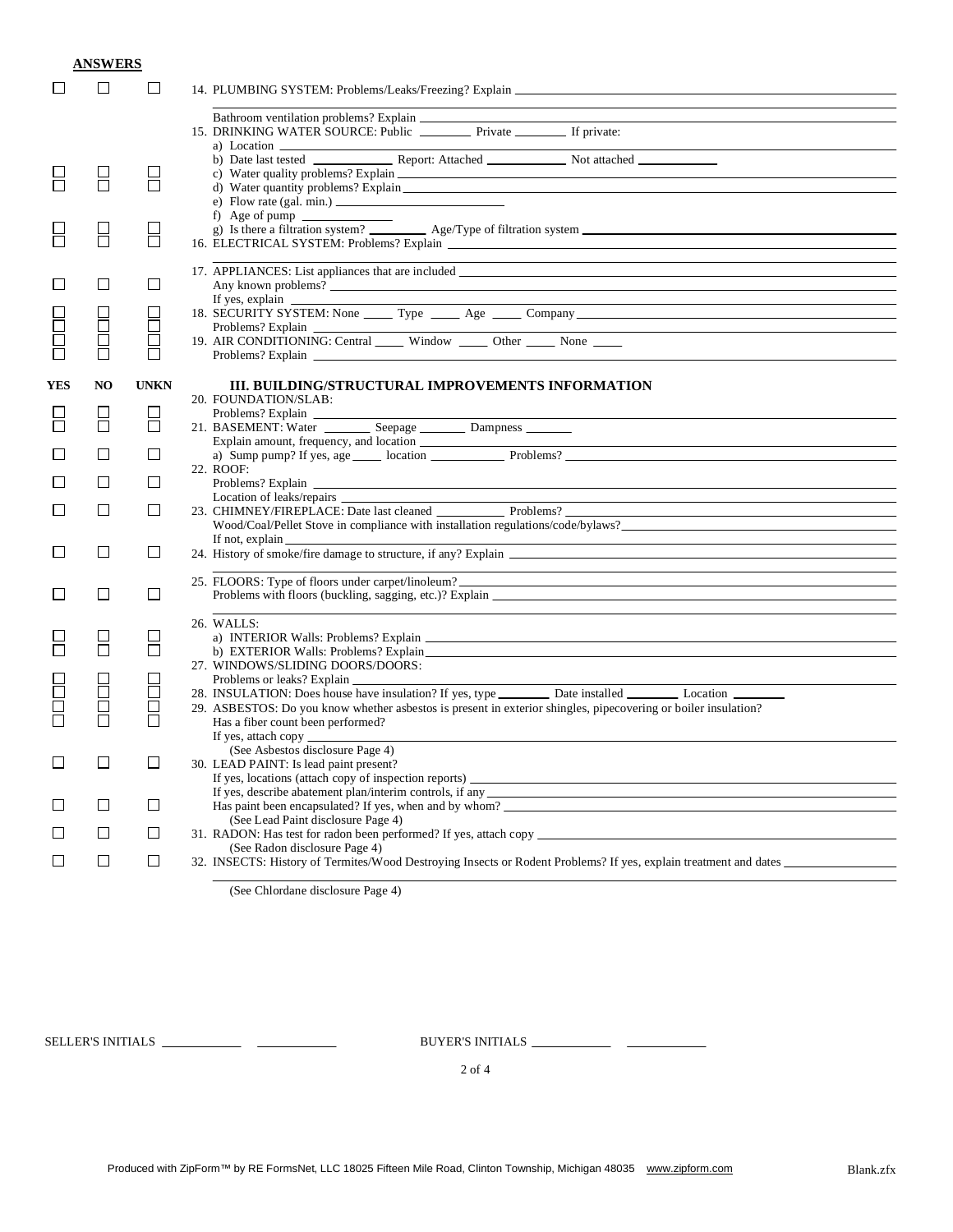|                          | <b>ANSWERS</b>    |                                                                                                    |                                                                                                                                                                                                                                                                                                                                                                                                                                             |
|--------------------------|-------------------|----------------------------------------------------------------------------------------------------|---------------------------------------------------------------------------------------------------------------------------------------------------------------------------------------------------------------------------------------------------------------------------------------------------------------------------------------------------------------------------------------------------------------------------------------------|
|                          | □                 | ⊔                                                                                                  |                                                                                                                                                                                                                                                                                                                                                                                                                                             |
| $\mathbf{L}$             | □                 | $\Box$                                                                                             | 34. GARAGE/SHED/OR OTHER STRUCTURE: Problems, explain __________________________                                                                                                                                                                                                                                                                                                                                                            |
| YES                      | NO.               | <b>UNKN</b>                                                                                        | IV. MISCELLANEOUS INFORMATION                                                                                                                                                                                                                                                                                                                                                                                                               |
| ⊔                        | $\Box$            | $\Box$                                                                                             | 35. Do you know of any other problem which may affect the value or use of the property which may not be obvious to a prospective buyer?                                                                                                                                                                                                                                                                                                     |
|                          |                   |                                                                                                    |                                                                                                                                                                                                                                                                                                                                                                                                                                             |
| YES<br>1000              | NO<br>⊔<br>888888 | <b>UNKN</b><br>⊔<br>$\Box$<br>$\Box$<br>$\Box$<br>$\Box$<br>П                                      | V. CONDOMINIUM INFORMATION<br>36. If converted to condominium, arc documents recorded (Master deed/Unit deed etc.)?<br>37. PARKING: Is parking space included? If yes, is it deeded, exclusive easement or common?<br>38. CONDO FEES: Current monthly fees for Unit are \$<br>Heat included? Yes _______ No _____<br>Electricity included? Yes _____ No ____<br>39. RESERVE FUND: Has an advance payment been made to a condo reserve fund? |
| $\overline{\phantom{a}}$ | $\Box$            | $\Box$                                                                                             | If yes, how much \$<br>40. CONDO ASSOC. INFO: Is owners' association currently involved in any litigation?<br>If yes, explain explain explaint the state of the state of the state of the state of the state of the state of the state of the state of the state of the state of the state of the state of the state of the state of the sta                                                                                                |
| ⊔                        | □                 | $\Box$                                                                                             | 41. Have you been advised of any matter which is likely to result in a special assessment or substantially increase condominium fees?                                                                                                                                                                                                                                                                                                       |
| YES                      | NO                | <b>UNKN</b>                                                                                        | VI. RENTAL PROPERTY INFORMATION                                                                                                                                                                                                                                                                                                                                                                                                             |
| $\Box$                   | □                 | $\Box$                                                                                             | 42. NUMBER OF UNITS: VERSION CONTINUES.<br>Has a unit been added/subdivided since original construction?<br>If yes, was a permit for new/added unit obtained?<br>43. RENTS: Number of units occupied Rents \$                                                                                                                                                                                                                               |
| $\Box$                   | H                 | Н                                                                                                  | Any tenants without leases?<br>Is owner holding last month's rent ___________ security deposit? _________<br>If yes, has interest been paid?                                                                                                                                                                                                                                                                                                |
| $\Box$                   | ⊔                 | $\Box$                                                                                             | 44. Is there any outstanding notice of any sanitary code violation? Yes _____ No _____ Explain _______________                                                                                                                                                                                                                                                                                                                              |
|                          |                   |                                                                                                    | VII. ACKNOWLEDGMENT                                                                                                                                                                                                                                                                                                                                                                                                                         |
|                          |                   |                                                                                                    | Seller(s) hereby acknowledge that the information set forth above is true and accurate to the best of my (our) knowledge. I (we) further agree<br>to defend and indemnify the broker(s) and any subagents for disclosure of any on the information contained herein. Seller(s) further acknowledge<br>receipt of copy of Seller's Statement of Property Condition.                                                                          |
|                          |                   | Date $\frac{1}{\sqrt{1-\frac{1}{2}}\sqrt{1-\frac{1}{2}}\sqrt{1-\frac{1}{2}}\sqrt{1-\frac{1}{2}}}}$ |                                                                                                                                                                                                                                                                                                                                                                                                                                             |
|                          |                   |                                                                                                    | Buyer/Prospective Buyer acknowledges receipt of Seller's Statement of Property Condition before purchase. Buyer acknowledges that<br>Broker has not verified the information herein and Buyer has been advised to verify information independently.                                                                                                                                                                                         |
|                          |                   | Date $\frac{1}{\sqrt{1-\frac{1}{2}}\sqrt{1-\frac{1}{2}}\left(1-\frac{1}{2}\right)}$                | Buyer                                                                                                                                                                                                                                                                                                                                                                                                                                       |
|                          |                   |                                                                                                    |                                                                                                                                                                                                                                                                                                                                                                                                                                             |
|                          |                   |                                                                                                    |                                                                                                                                                                                                                                                                                                                                                                                                                                             |
|                          |                   |                                                                                                    |                                                                                                                                                                                                                                                                                                                                                                                                                                             |
|                          |                   |                                                                                                    | 3 of 4                                                                                                                                                                                                                                                                                                                                                                                                                                      |